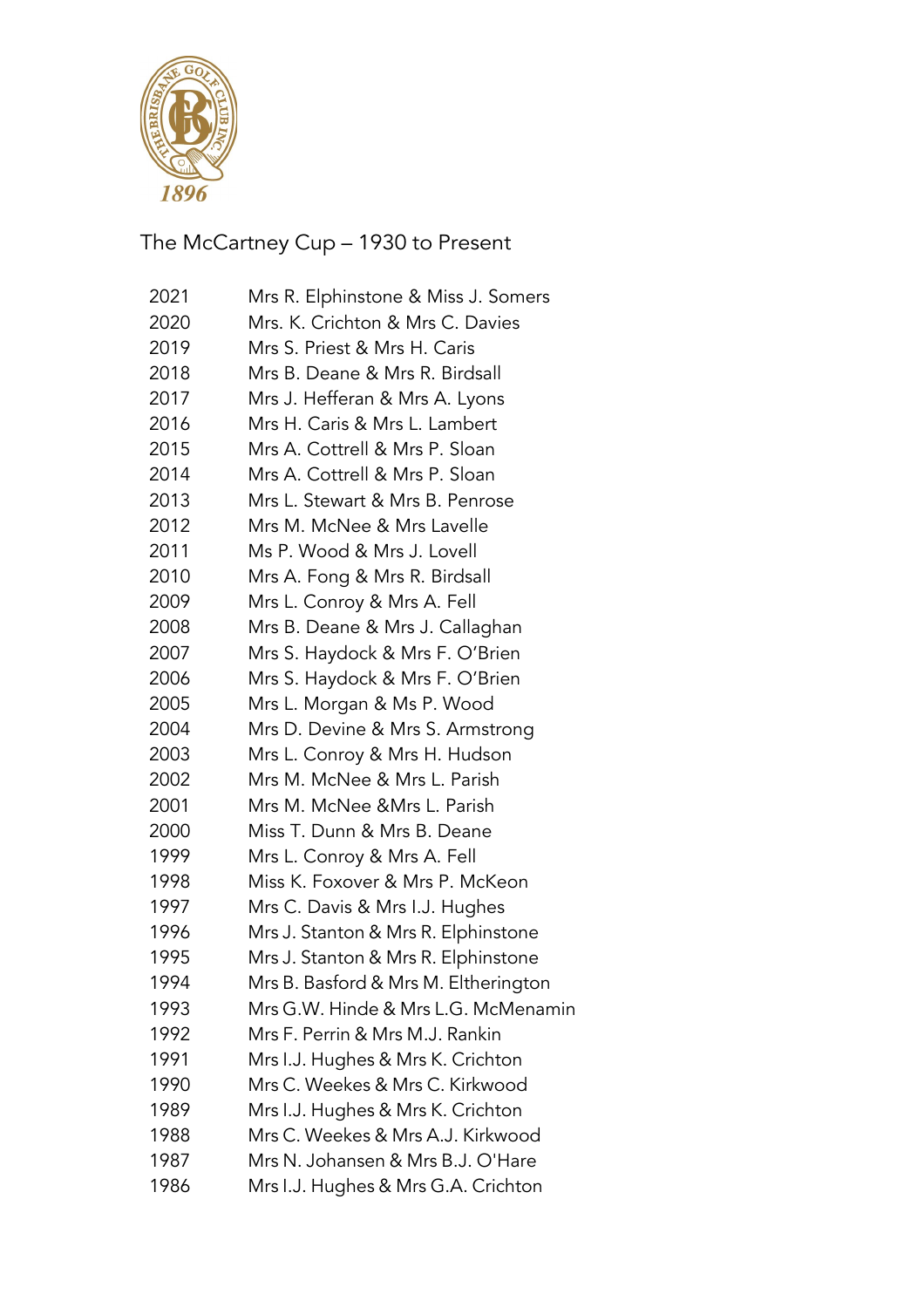| 1985      | Mrs L. Parish & Mrs B.C. Souwer        |
|-----------|----------------------------------------|
| 1984      | Mrs R.P. Beard & Mrs D. Collins        |
| 1983      | Mrs E.J. Callaghan & Mrs J.G. Golledge |
| 1982      | Mrs J.G. Dinsey & Mrs R.M. Murray      |
| 1981      | Mrs R.C. Blines & Mrs R.P. Beard       |
| 1980      | Mrs P.C. McMahon & Mrs M.R. McKeon     |
| 1979      | Mrs P. Turnbull & Mrs J.H. Maher       |
| 1978      | Mrs K.T. Hauritz & Mrs C.C. Loxton     |
| 1977      | Mrs P.J. Coram & Mrs J.B. Reynolds     |
| 1976      | Mrs K.B. Lynch & Mrs F.E. Gregory      |
| 1975      | Mrs K.T. Hauritz & Mrs C.C. Loxton     |
| 1974      | Mrs T.J. Manteit & Mrs J.A. Scholfield |
| 1973      | Mrs R.C. Blines & Mrs L.M. Cork        |
| 1972      | Mrs T. O'Brien & Mrs R. Lynn           |
| 1971      | Mrs K. Cornwall & Mrs J. Montefiore    |
| 1970      | Mrs H.R. Kilner & Mrs J.A. Schofield   |
| 1969      | Mrs H.V. Turner & Mrs D.L. O'Brien     |
| 1968      | Mrs A. Hillhouse & Mrs A.K. Webster    |
| 1967      | Mrs J.W. Hocking & Mrs R.P. Beard      |
| 1966      | Mrs M. Maher& Mrs L.G. Vliegenthart    |
| 1965      | Mrs K. Cockburn & Mrs F. Mesh          |
| 1964      | Mrs R. Murray & Mrs K.B. Lynch         |
| 1963      | Mrs R.J. Boyle & Mrs A.J. Loveday      |
| 1962      | Mrs R.J. Boyle & Mrs A.J. Loveday      |
| 1961      | Mrs F.W. Mesh & Mrs E.F. McGuinness    |
| 1960      | Mrs R.R. Bell & Mrs L.C. Marienthal    |
| 1959      | Mrs G. Bayer & Mrs W.F. Young          |
| 1958      | Mrs E. Holloway & Mrs T.M. Landy       |
| 1957      | Mrs F. Wilson & Mrs A.J. Loveday       |
| 1956      | Mrs J.A. McLeish & Mrs A.J. Miles      |
| 1955      | Mrs J.C. Griffith & Mrs G. Longden     |
| 1954      | Mrs L.J. Williams & Mrs J.R. Boyle     |
| 1953      | Mrs H.V. Turner & Mrs L. McMiller      |
| 1952      | Mrs J.A. McLeish & Mrs W. Stanley      |
| 1951      | Mrs H.M. Turner & Mrs J.H. Spowers     |
| 1950      | Mrs H.V. Turner & Mrs L. McMiller      |
| 1949      | Mrs H.R. Bell & Mrs L.V. Lambert       |
| 1948      | Miss M. Dawson & Miss M.L. Just        |
| 1947      | Mrs F.L. Jones & Miss J. Percy         |
| 1941-1946 | No Competition                         |
| 1940      | Mrs G. Weddleton & Mrs B. Gargett      |
| 1939      | Mrs N. Green & Miss M. Lambert         |
| 1938      | Mrs N. Green & Miss M. Lambert         |
| 1937      | Miss C. Capper & Miss B. Ogg           |
| 1936      | Miss C. Capper & Miss B. Ogg           |